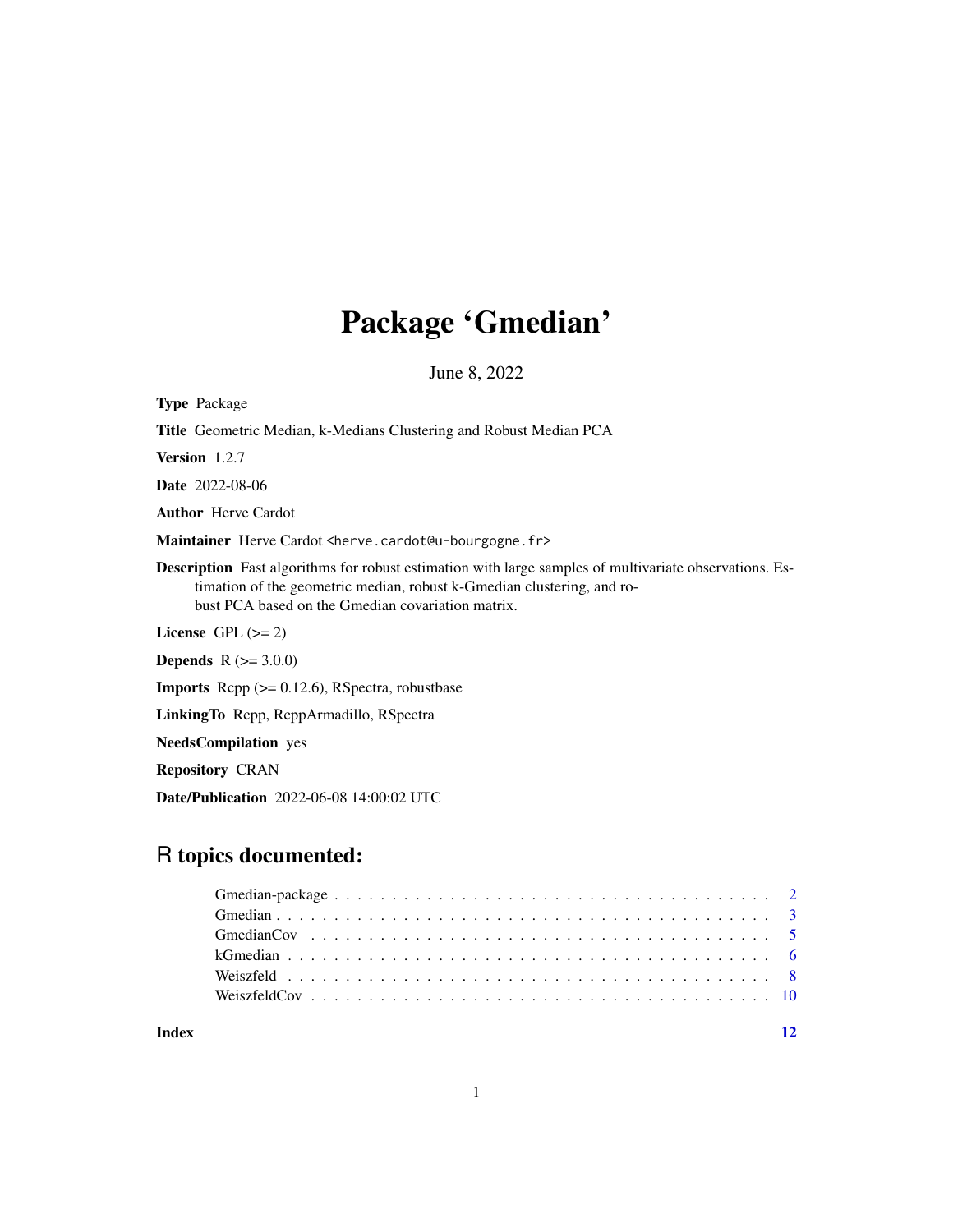<span id="page-1-0"></span>

#### Description

The geometric median (also called spatial median or L1 median) is a robust multivariate indicator of central position. This library provides fast estimation procedures that can handle rapidly large samples of high dimensional data. Function [Gmedian](#page-2-1) computes the geometric median of a numerical data set with averaged stochastic gradient algorithms, whereas [GmedianCov](#page-4-1) computes the median covariation matrix, a useful indicator for robust PCA. Robust clustering, based on the geometric kmedians, can also be performed with the same type of recursive algorithm thanks to [kGmedian](#page-5-1). Less fast estimation procedures based on Weiszfeld's algorithm are also available : function [Weiszfeld](#page-7-1) computes the geometric median whereas [WeiszfeldCov](#page-9-1) computes the median covariation matrix. These procedures may be preferred for small and moderate sample sizes. Note that weighting statistical units (for example with survey sampling weights) is allowed.

#### Details

| Package:          | Gmedian                                                                                                  |
|-------------------|----------------------------------------------------------------------------------------------------------|
| Type:             | Package                                                                                                  |
| Title:            | Geometric Median, k-Medians Clustering and Robust Median PCA                                             |
| Version:          | 1.2.7                                                                                                    |
| Date:             | 2022-08-06                                                                                               |
| Author:           | Herve Cardot                                                                                             |
| Maintainer:       | Herve Cardot <herve.cardot@u-bourgogne.fr></herve.cardot@u-bourgogne.fr>                                 |
| Description:      | Fast algorithms for robust estimation with large samples of multivariate observations. Estimation of the |
| License:          | $GPL (=2)$                                                                                               |
| Depends:          | $R$ ( $>=$ 3.0.0)                                                                                        |
| Imports:          | $\text{Rcpp} (> = 0.12.6)$ , RSpectra, robustbase                                                        |
| LinkingTo:        | Rcpp, RcppArmadillo, RSpectra                                                                            |
| NeedsCompilation: | yes                                                                                                      |
| Packaged:         | 2016-09-03 12:29:52 UTC; cardot                                                                          |
| Repository:       | <b>CRAN</b>                                                                                              |
| Date/Publication: | 2016-09-05 16:35:51                                                                                      |

Index of help topics:

| Gmedian                                    |
|--------------------------------------------|
| Geometric Median, k-Medians Clustering and |
| Robust Median PCA                          |
| GmedianCov                                 |
| Weiszfeld                                  |
| WeiszfeldCov                               |
| kGmedian                                   |
|                                            |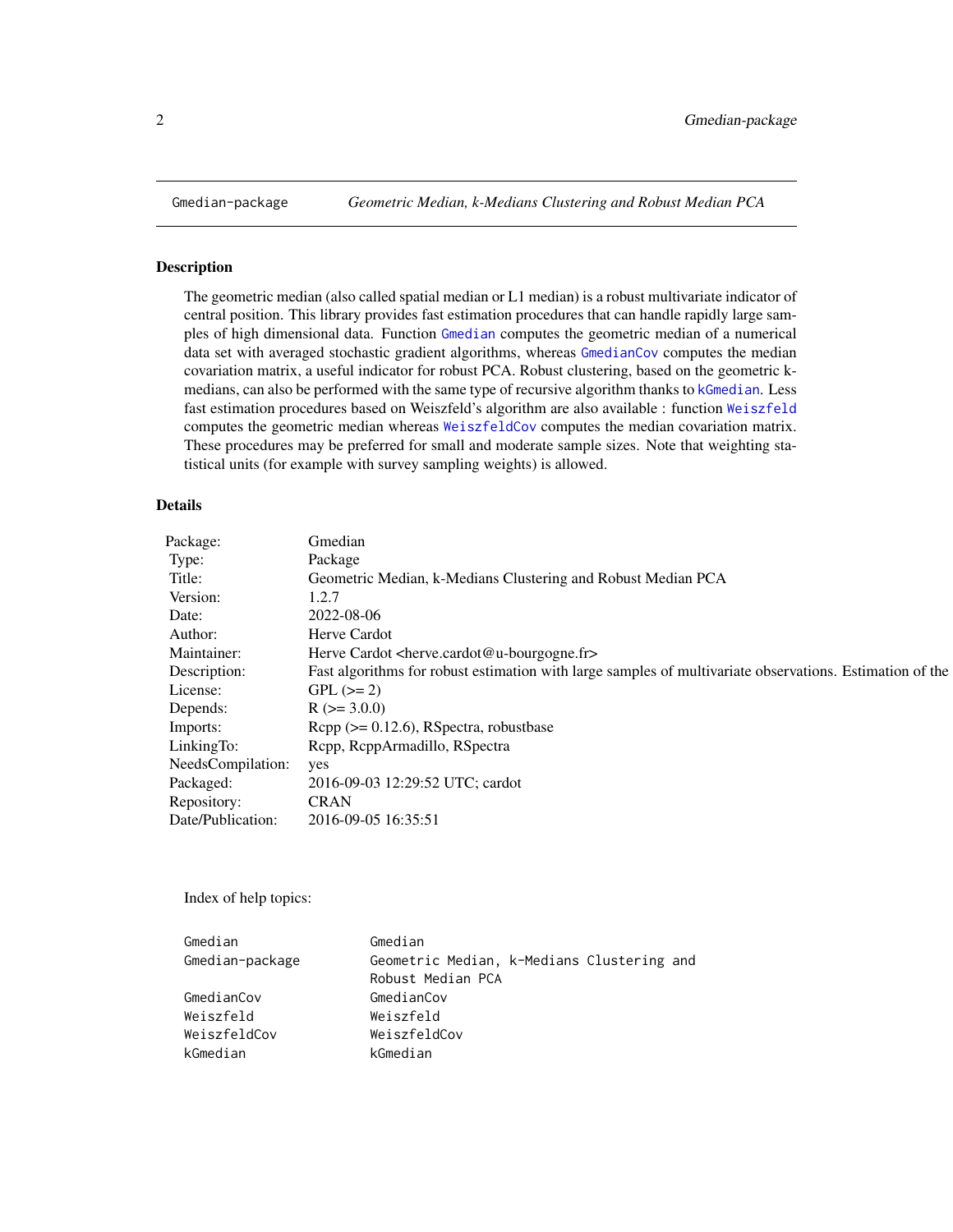#### <span id="page-2-0"></span>Gmedian 3

#### Author(s)

Herve Cardot

Maintainer: Herve Cardot <herve.cardot@u-bourgogne.fr>

#### References

Cardot, H., Cenac, P. and Zitt, P-A. (2013). Efficient and fast estimation of the geometric median in Hilbert spaces with an averaged stochastic gradient algorithm. *Bernoulli*, 19, 18-43.

Cardot, H. and Godichon-Baggioni, A. (2017). Fast Estimation of the Median Covariation Matrix with Application to Online Robust Principal Component7s Analysis. *TEST*, 26, 461-480.

Cardot, H., Cenac, P. and Monnez, J-M. (2012). A fast and recursive algorithm for clustering large datasets with k-medians. *Computational Statistics and Data Analysis*, 56, 1434-1449.

Lardin, P., Cardot, H. and Goga, C. (2014). Analyzing large datasets of functional data : a survey sampling point of view. *Journal de la SFdS*, 155, 70-94.

Vardi, Y. and Zhang, C.-H. (2000). The multivariate L1-median and associated data depth. *Proc. Natl. Acad. Sci. USA*, 97(4):1423-1426.

```
Gmedian Gmedian
```
#### Description

Computes recursively the Geometric median (also named spatial median or L1-median) with a fast averaged stochastic gradient algorithms that can deal rapidly with large samples of high dimensional data.

#### Usage

Gmedian(X, init = NULL, gamma = 2, alpha =  $0.75$ , nstart=2, epsilon=1e-08)

#### Arguments

| X       | Data matrix, with n (rows) observations in dimension d (columns).                                                                        |
|---------|------------------------------------------------------------------------------------------------------------------------------------------|
| init    | When NULL the starting point of the algorithm is the first observation. Else the<br>starting point of the algorithm is provided by init. |
| gamma   | Value (positive) of the constant controling the descent steps (see details).                                                             |
| alpha   | Rate of decrease of the descent steps (see details). Should satisfy $1/2 < alpha \le$<br>1.                                              |
| nstart  | Number of times the algorithm is ran over all the data set.                                                                              |
| epsilon | Numerical tolerance. By defaut set to 1e-08.                                                                                             |

#### Details

The recursive averaged algorithm is described in Cardot, Cenac, Zitt (2013), with descent steps defined as  $\alpha_n = gamma/n^{alpha}$ .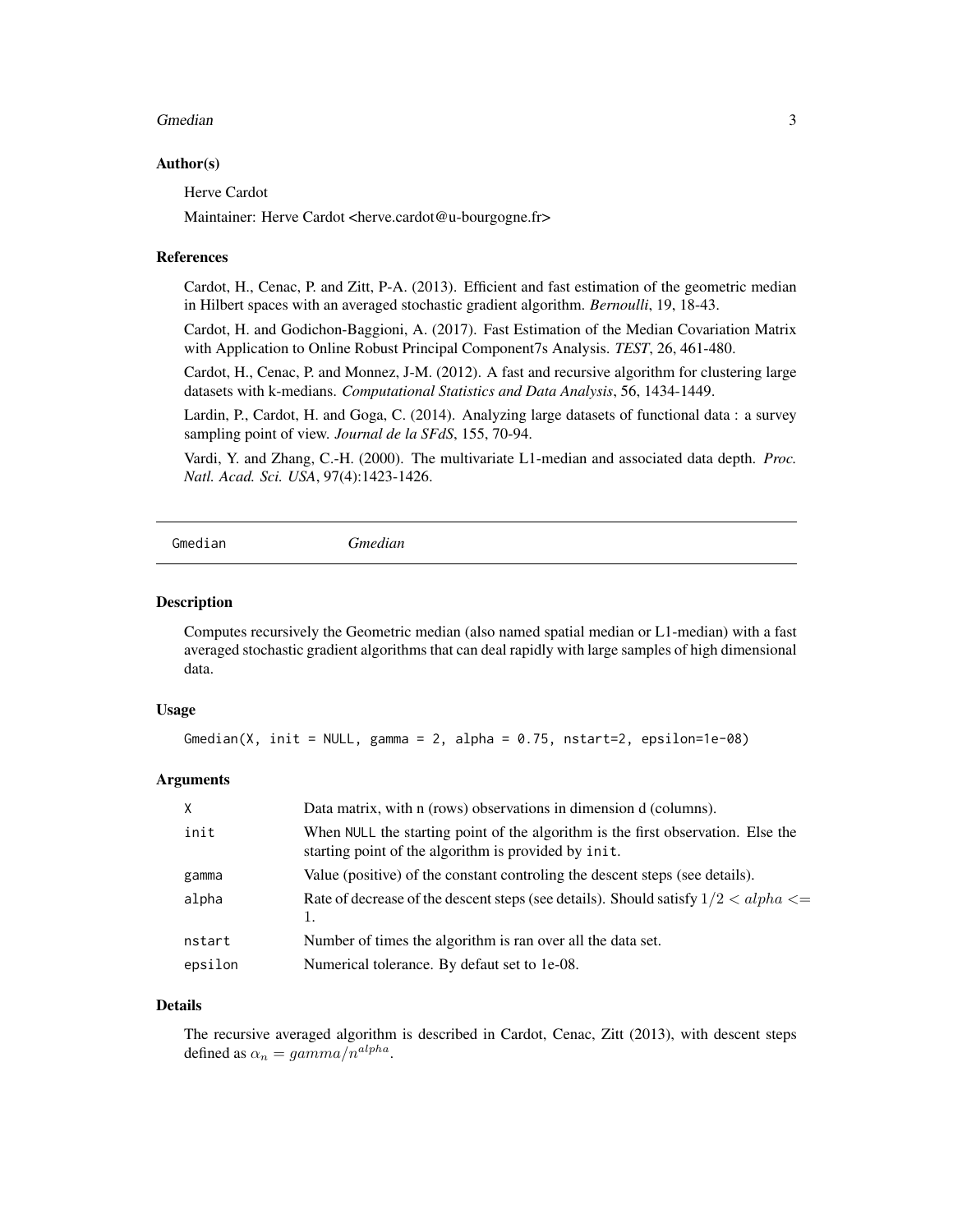#### <span id="page-3-0"></span>Value

Vector of the geometric median.

#### References

Cardot, H., Cenac, P. and Zitt, P-A. (2013). Efficient and fast estimation of the geometric median in Hilbert spaces with an averaged stochastic gradient algorithm. *Bernoulli*, 19, 18-43.

#### See Also

See also [GmedianCov](#page-4-1), [kGmedian](#page-5-1) and [Weiszfeld](#page-7-1).

#### Examples

```
## Simulated data - Brownian paths
n < -1e2d < -100x <- matrix(rnorm(n*d,sd=1/sqrt(d)), n, d)
x \leftarrow t(\text{apply}(x, 1, \text{cumsum}))## Computation speed
system.time(replicate(10, {
 median.set = Gmedian(x)}system.time(replicate(10, {
  mean.set = apply(x, 2, mean)})##
## Accuracy with contaminated data
n <- 1e03
d < -10n.contaminated <- 0.05*n ## 5% of contaminated observations
n.experiment <- 100
err.L2 <- matrix(NA,ncol=3,nrow=n.experiment)
colnames(err.L2) = c("mean (no contam.)", "mean (contam.)","Gmedian")
for (n.sim in 1:n.experiment){
x <- matrix(rnorm(n*d,sd=1/sqrt(d)), n, d)
x \leftarrow t(\text{apply}(x,1, \text{cumsum}))err.L2[n.sim,1] < -sum( (apply(x,2,mean))^2/ d)ind.contaminated <- sample(1:n,n.contaminated) ## contam. units
x[ind.contaminated,] <- 5
err.L2[n.sim, 2] \leq sum((apply(x, 2, mean))^2/2)err.L2[n.sim,3] <- sum(Gmedian(x)^2/d)
}
boxplot(err.L2,main="L2 error")
```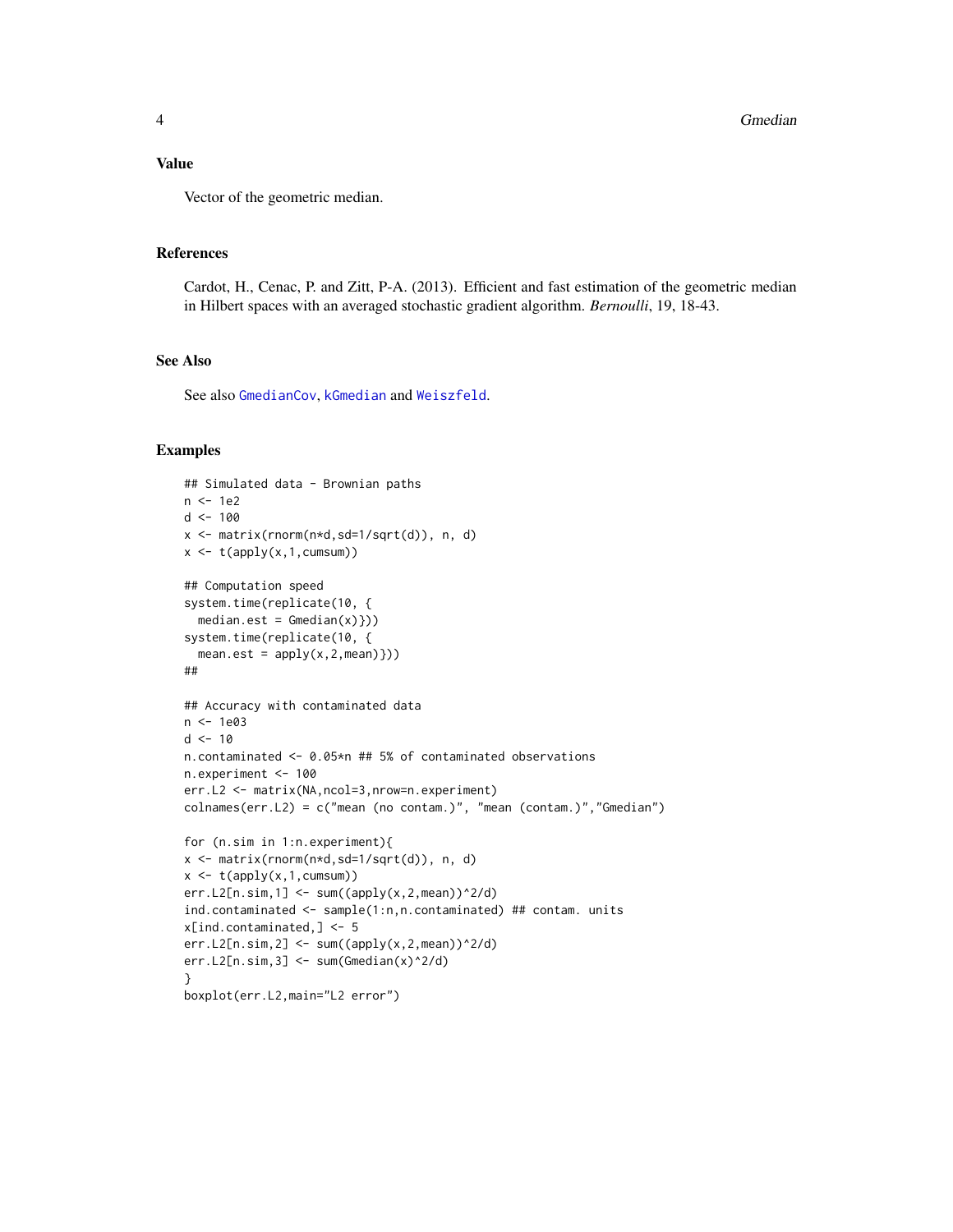<span id="page-4-1"></span><span id="page-4-0"></span>GmedianCov *GmedianCov*

#### Description

Computes recursively the Geometric median and the (geometric) median covariation matrix with fast averaged stochastic gradient algorithms. The estimation of the Geometric median is performed first and then the median covariation matrix is estimated, as well as its leading eigenvectors. The original recursive estimator of the median covariation matrix may not be a non negative matrix. A fast projected estimator onto the convex closed cone of the non negative matrices allows to get a non negative solution.

#### Usage

GmedianCov(X, init=NULL, nn=TRUE, scores=2, gamma=2, gc=2, alpha=0.75, nstart=1)

#### Arguments

| X      | Data matrix, with n observations (rows) in dimension d (columns).                                                                                                                                                                   |
|--------|-------------------------------------------------------------------------------------------------------------------------------------------------------------------------------------------------------------------------------------|
| init   | When NULL the starting point of the algorithm estimating the median is the first<br>observation.                                                                                                                                    |
| nn     | When TRUE the algorithm provides a non negative estimates of the median co-<br>variation matrix. When nn=FALSE, the original algorithm is performed, with no<br>guaranty that all the eigenvalues of the estimates are non negative |
| scores | An integer q, by default $q=2$ . The function computes the eigenvectors of the<br>median covariation matrix associated to the q largest eigenvalues and the corre-<br>sponding principal component scores. No output if scores=0.   |
| gamma  | Value (positive) of the constant controling the descent steps (see details) for the<br>algorithm computing median.                                                                                                                  |
| gc     | Value (positive) of the constant controling the descent steps (see details) for<br>algorithm computing the median covariation matrix                                                                                                |
| alpha  | Rate of decrease of the descent steps, $1/2 < alpha \leq 1$ .                                                                                                                                                                       |
| nstart | Number of time the algorithms are ran.                                                                                                                                                                                              |

#### Details

The (fast) computation of the eigenvectors is performed by [eigs\\_sym](#page-0-0) of package RSpectra. See Cardot, H. and Godichon-Baggioni (2017) for more details on the recursive algorithm. See also [Gmedian](#page-2-1). When nn=TRUE, the descent step is bounded above so that the solution remains non negative at each iteration. The principal components standard deviation is estimed robustly thanks to function [scaleTau2](#page-0-0) from package robustbase.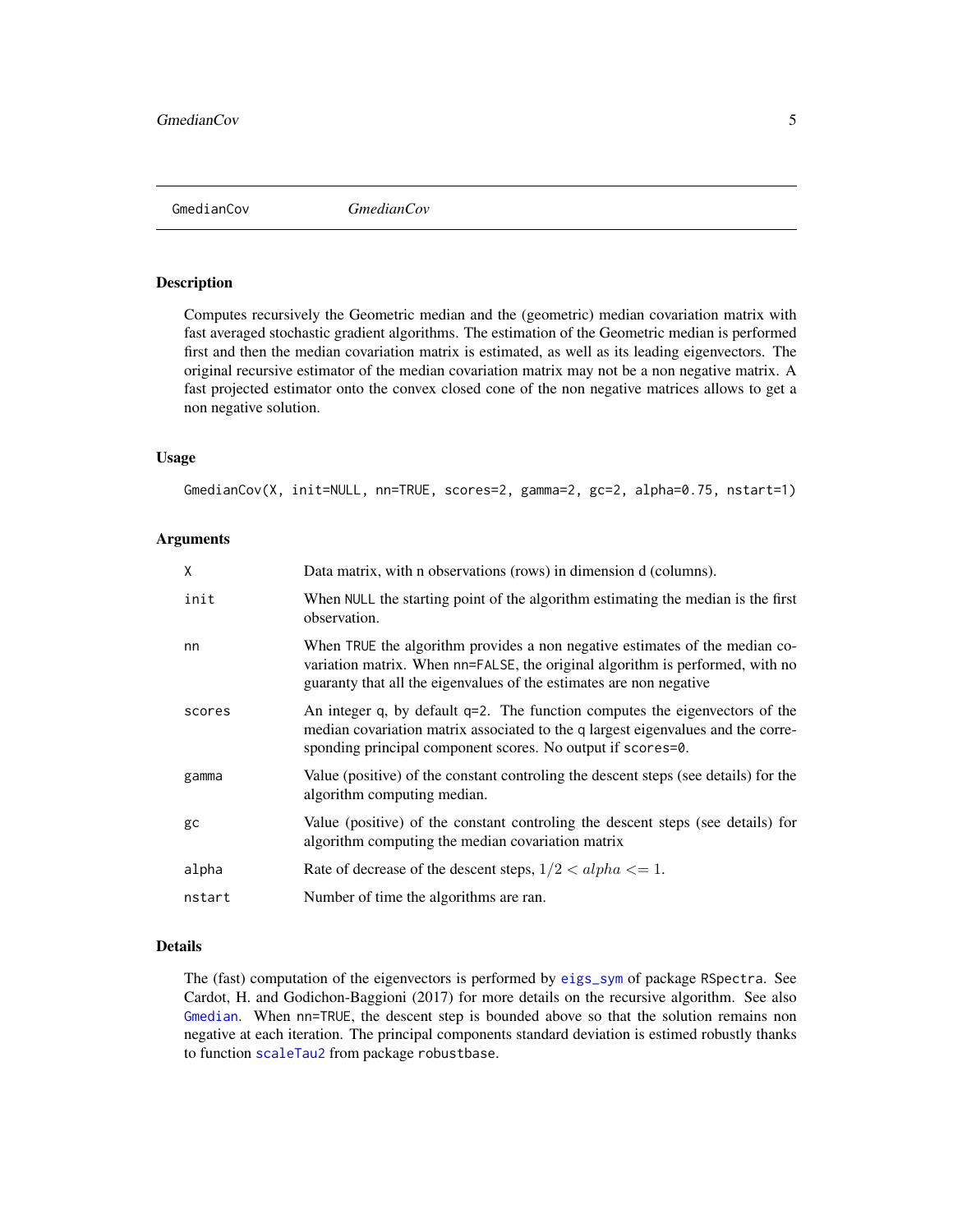#### <span id="page-5-0"></span>Value

| median    | Vector of the geometric median                                                                        |
|-----------|-------------------------------------------------------------------------------------------------------|
| covmedian | Median covariation matrix                                                                             |
| vectors   | The scores=q eigenvectors of the median covariation matrix associated to the q<br>largest eigenvalues |
| scores    | Principal component scores corresponding to the scores = q eigenvectors                               |
| sdev      | The scores q estimates of the standard deviation of the scores q principal<br>components.             |

#### References

Cardot, H., Cenac, P. and Zitt, P-A. (2013). Efficient and fast estimation of the geometric median in Hilbert spaces with an averaged stochastic gradient algorithm. *Bernoulli*, 19, 18-43.

Cardot, H. and Godichon-Baggioni, A. (2017). Fast Estimation of the Median Covariation Matrix with Application to Online Robust Principal Components Analysis. TEST, 26, 461-480.

#### See Also

See also [Gmedian](#page-2-1) and [WeiszfeldCov](#page-9-1).

#### Examples

```
## Simulated data - Brownian paths
n <- 1e3
d < -20x <- matrix(rnorm(n*d,sd=1/sqrt(d)), n, d)
x \leftarrow t(\text{apply}(x, 1, \text{cumsum}))## Estimation
median.est <- GmedianCov(x)
par(mfrow=c(1,2))
image(median.est$covmedian) ## median covariation function
plot(c(1:d)/d,median.est$vectors[,1]*sqrt(d),type="l",xlab="Time",
ylab="Eigenvectors",ylim=c(-1.4,1.4))
lines(c(1:d)/d,median.est$vectors[,2]*sqrt(d),lty=2)
```
<span id="page-5-1"></span>kGmedian *kGmedian*

#### **Description**

Fast k-medians clustering based on recursive averaged stochastic gradient algorithms. The procedure is similar to the [kmeans](#page-0-0) clustering technique performed recursively with the MacQueen algorithm. The advantage of the kGmedian algorithm compared to MacQueen strategy is that it deals with sum of norms instead of sum of squared norms, ensuring a more robust behaviour against outlying values.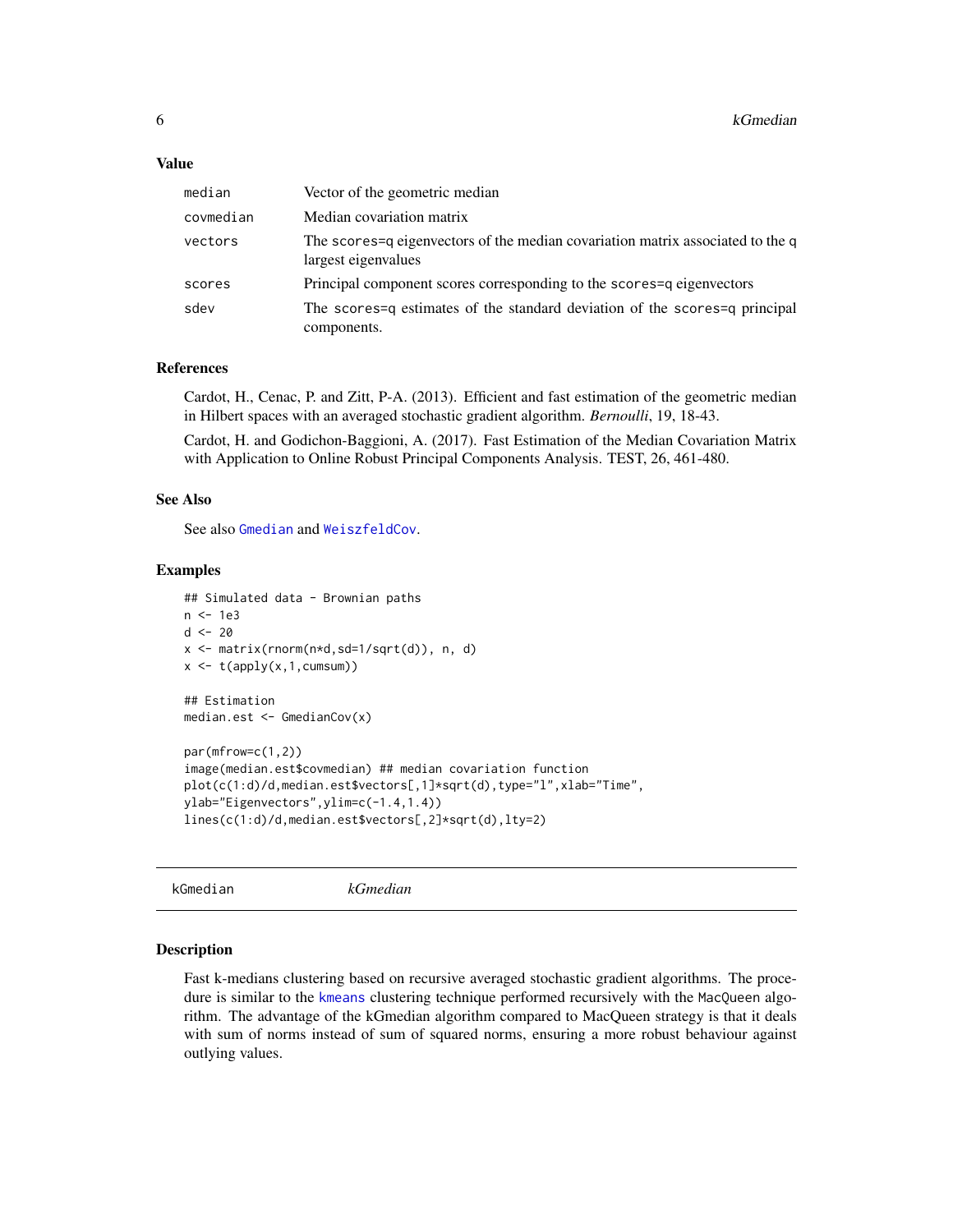#### <span id="page-6-0"></span>kGmedian 7

#### Usage

```
kGmedian(X, ncenters=2, gamma=1, alpha=0.75, nstart = 10, nstartkmeans = 10,
iter.max = 20)
```
#### Arguments

| X            | matrix, with n observations (rows) in dimension d (columns).                                                                                                                                                       |
|--------------|--------------------------------------------------------------------------------------------------------------------------------------------------------------------------------------------------------------------|
| ncenters     | Either the number of clusters, say k, or a set of initial (distinct) cluster centres.<br>If a number, the initial centres are chosen as the output of the kneans function<br>computed with the MacQueen algorithm. |
| gamma        | Value of the constant controling the descent steps (see details).                                                                                                                                                  |
| alpha        | Rate of decrease of the descent steps.                                                                                                                                                                             |
| nstart       | Number of times the algorithm is ran, with random sets of initialization centers<br>chosen among the observations.                                                                                                 |
| nstartkmeans | Number of initialization points in the kmeans function for choosing the starting<br>point of kGmedian.                                                                                                             |
| iter.max     | Maximum number of iterations considered in the kmeans function for choosing<br>the starting point of kGmedian.                                                                                                     |

#### Details

See Cardot, Cenac and Monnez (2012).

#### Value

| cluster   | A vector of integers (from 1:k) indicating the cluster to which each point is<br>allocated. |
|-----------|---------------------------------------------------------------------------------------------|
| centers   | A matrix of cluster centres.                                                                |
| withinsrs | Vector of within-cluster sum of norms, one component per cluster.                           |
| size      | The number of points in each cluster.                                                       |

#### References

Cardot, H., Cenac, P. and Monnez, J-M. (2012). A fast and recursive algorithm for clustering large datasets with k-medians. *Computational Statistics and Data Analysis*, 56, 1434-1449.

Cardot, H., Cenac, P. and Zitt, P-A. (2013). Efficient and fast estimation of the geometric median in Hilbert spaces with an averaged stochastic gradient algorithm. *Bernoulli*, 19, 18-43.

MacQueen, J. (1967). Some methods for classification and analysis of multivariate observations. In Proceedings of the Fifth Berkeley Symposium on Mathematical Statistics and Probability, eds L. M. Le Cam and J. Neyman, 1, pp. 281-297. Berkeley, CA: University of California Press.

#### See Also

See also [Gmedian](#page-2-1) and [kmeans](#page-0-0).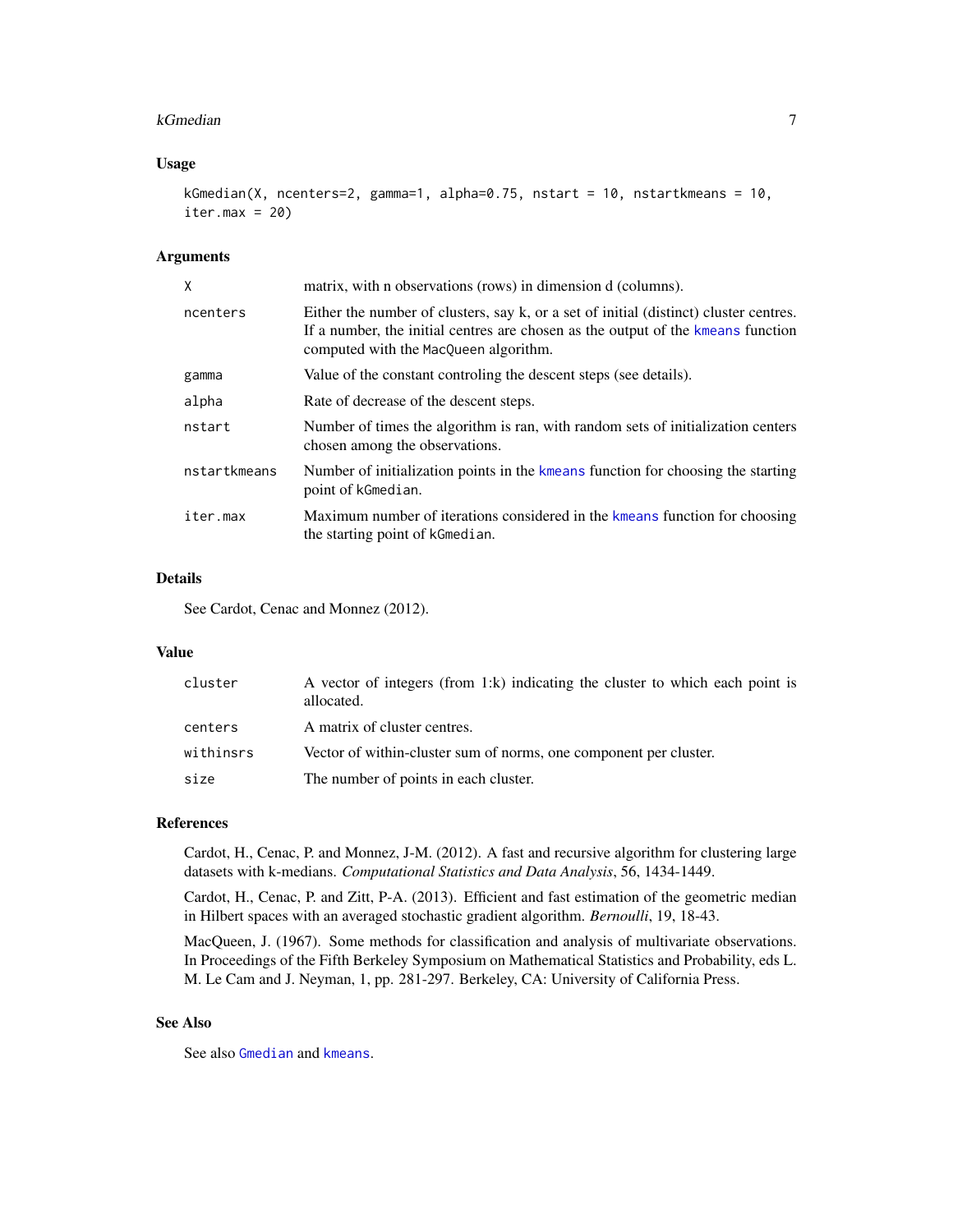#### Examples

```
# a 2-dimensional example
x \le rbind(matrix(rnorm(100, sd = 0.3), ncol = 2),
           matrix(rnorm(100, mean = 1, sd = 0.3), ncol = 2))\text{colnames}(x) \leq c("x", "y")cl.kmeans <- kmeans(x, 2)
cl.kmedian <- kGmedian(x)
par(mfrow=c(1,2))
plot(x, col = cl.kmeans$cluster, main="kmeans")
points(cl.kmeans$centers, col = 1:2, pch = 8, cex = 2)plot(x, col = cl.kmedian$cluster, main="kmedian")
points(cl.kmedian$centers, col = 1:2, pch = 8, cex = 2)
```
<span id="page-7-1"></span>Weiszfeld *Weiszfeld*

#### Description

Computes the Geometric median (also named spatial median or L1-median) with Weiszfeld's algorithm.

#### Usage

```
Weiszfeld(X, weights = NULL, epsilon=1e-08, nitermax = 100)
```
#### Arguments

| X        | Data matrix, with n (rows) observations in dimension d (columns).                                                                                                                                                   |
|----------|---------------------------------------------------------------------------------------------------------------------------------------------------------------------------------------------------------------------|
| weights  | When NULL, all observations have the same weight, say 1/n. Else, the user can<br>provide a size n vector of weights (such as sampling weights). These weights<br>are used in the estimating equation (see details). |
| epsilon  | Numerical tolerance. By defaut 1e-08.                                                                                                                                                                               |
| nitermax | Maximum number of iterations of the algorithm. By default set to 100.                                                                                                                                               |

#### Details

Weizfeld's algorithm (see Vardi and Zhang, 2000) is fast and accurate and can deal with large samples of high dimension data. However it is not as fast as the recursive approach proposed in [Gmedian](#page-2-1), which may be preferred for very large samples in high dimension. Weights can be given for statistical units, allowing to deal with data drawn from unequal probability sampling designs (see Lardin-Puech, Cardot and Goga, 2014).

<span id="page-7-0"></span>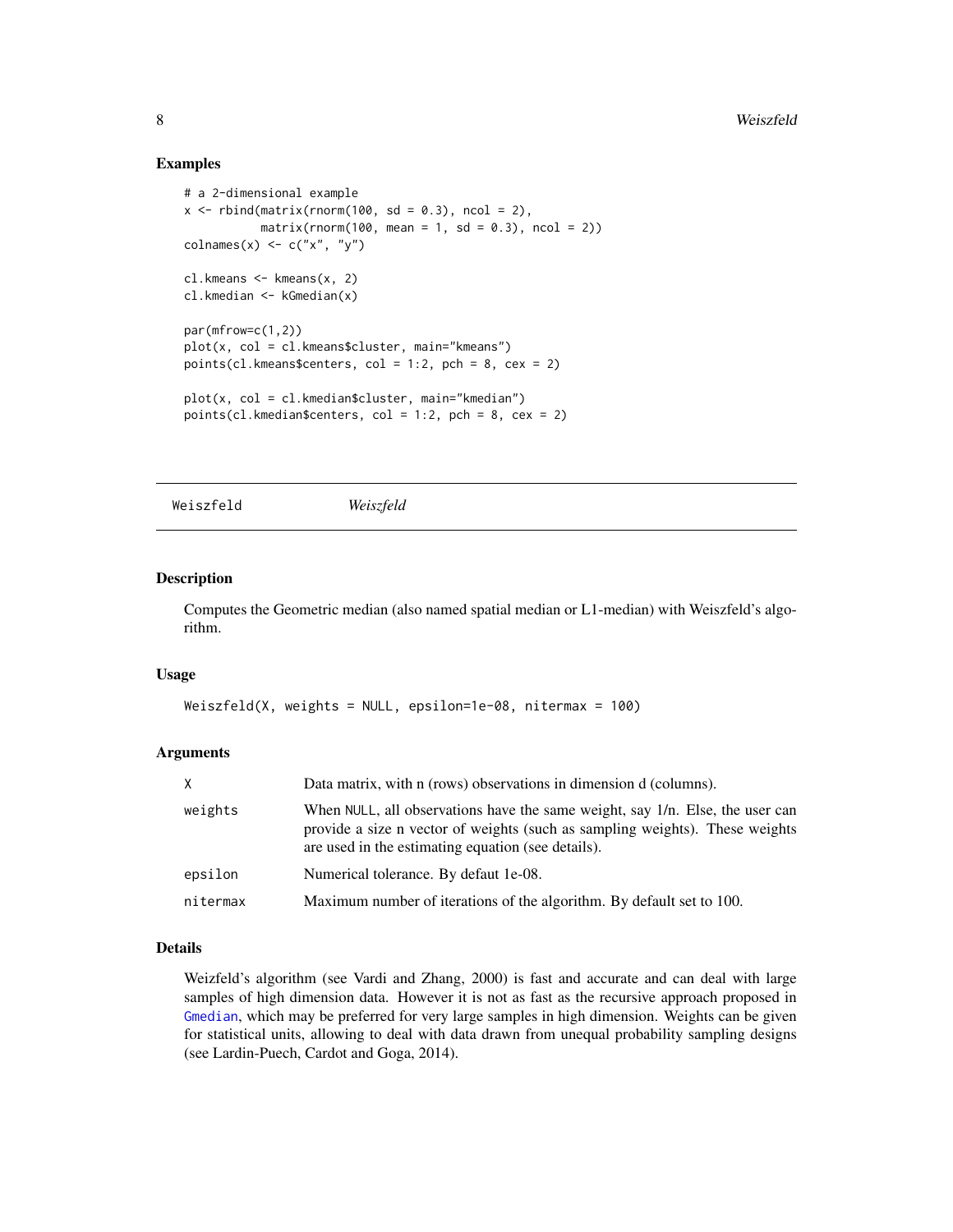#### <span id="page-8-0"></span>Weiszfeld 9

#### Value

| median | Vector of the geometric median. |
|--------|---------------------------------|
| iter   | Number of iterations            |

#### References

Lardin-Puech, P., Cardot, H. and Goga, C. (2014). Analysing large datasets of functional data: a survey sampling point of view, *J. de la SFdS*, 155(4), 70-94.

Vardi, Y. and Zhang, C.-H. (2000). The multivariate L1-median and associated data depth. *Proc. Natl. Acad. Sci. USA*, 97(4):1423-1426.

#### See Also

See also [Gmedian](#page-2-1) and [WeiszfeldCov](#page-9-1).

#### Examples

```
## Robustness of the geometric median of n=3 points in dimension d=2.
a1 <- c(-1,0); a2 <- c(1,0); a3 <-c(0,1)
data.mat \leq rbind(a1,a2,a3)
plot(data.mat,xlab="x",ylab="y")
med.est <- Weiszfeld(data.mat)
points(med.est$median,pch=19)
 ### weighted units
poids = c(3/2, 1, 1)plot(data.mat,xlab="x",ylab="y")
med.est <- Weiszfeld(data.mat,weights=poids)
plot(data.mat,xlab="x",ylab="y")
points(med.est$median,pch=19)
## outlier
data.mat[3,] <- c(0,10)plot(data.mat,xlab="x",ylab="y")
med.est <- Weiszfeld(data.mat)
points(med.est$median,pch=19)
## Computation speed
## Simulated data - Brownian paths
n <- 1e2 ## choose n <- 1e5 for better evaluation
d < -20x <- matrix(rnorm(n*d,sd=1/sqrt(d)), n, d)
x \leftarrow t(\text{apply}(x,1, \text{cumsum}))system.time(replicate(10, {
  median.set = Weiszfeld(x))system.time(replicate(10, {
  median.set = \text{Gmedian}(x))system.time(replicate(10, {
  mean.set = apply(x, 2, mean)})
```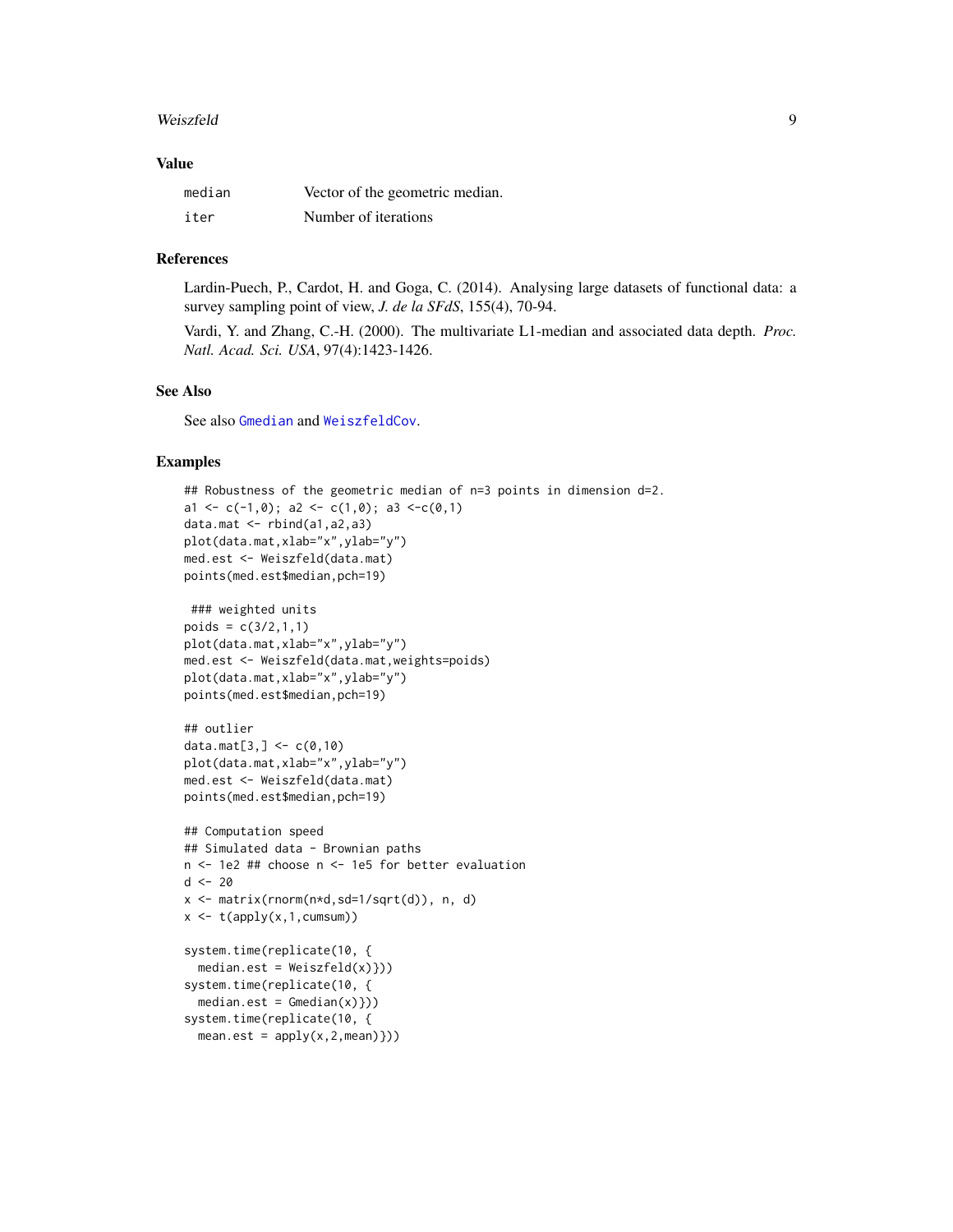<span id="page-9-1"></span><span id="page-9-0"></span>WeiszfeldCov *WeiszfeldCov*

#### Description

Estimation of the Geometric median covariation matrix with Weiszfeld's algorithm. Weights (such as sampling weights) for statistical units are allowed.

#### Usage

```
WeiszfeldCov(X, weights=NULL, scores=2, epsilon=1e-08, nitermax = 100)
```
#### Arguments

| X        | Data matrix, with n (rows) observations in dimension d (columns).                                                                                                                                                                 |
|----------|-----------------------------------------------------------------------------------------------------------------------------------------------------------------------------------------------------------------------------------|
| weights  | When NULL, all observations have the same weight, say 1/n. Else, the user can<br>provide a size n vector of weights (such as sampling weights). These weights<br>are used in the estimating equation (see details).               |
| scores   | An integer q, by default $q=2$ . The function computes the eigenvectors of the<br>median covariation matrix associated to the q largest eigenvalues and the corre-<br>sponding principal component scores. No output if scores=0. |
| epsilon  | Numerical tolerance. By defaut 1e-08.                                                                                                                                                                                             |
| nitermax | Maxium number of iterations of the algorithm. By default set to 100.                                                                                                                                                              |

#### Details

This fast and accurate iterative algorithm can deal with moderate size datasets. For large datasets use preferably [GmedianCov](#page-4-1), if fast estimations are required. Weights can be given for statistical units, allowing to deal with data drawn from unequal probability sampling designs (see Lardin-Puech, Cardot and Goga, 2014). The principal components standard deviation is estimed robustly thanks to function [scaleTau2](#page-0-0) from package robustbase.

#### Value

| Vector of the geometric median                                                                          |
|---------------------------------------------------------------------------------------------------------|
| Median covariation matrix                                                                               |
| The scores = q eigenvectors of the median covariation matrix associated to the q<br>largest eigenvalues |
| Principal component scores corresponding to the scores = q eigenvectors                                 |
| The scores=q robust estimates of the standard deviation of the principal com-<br>ponents scores         |
| Number of iterations needed to estimate the median                                                      |
| Number of iterations needed to estimate the median covariation matrix.                                  |
|                                                                                                         |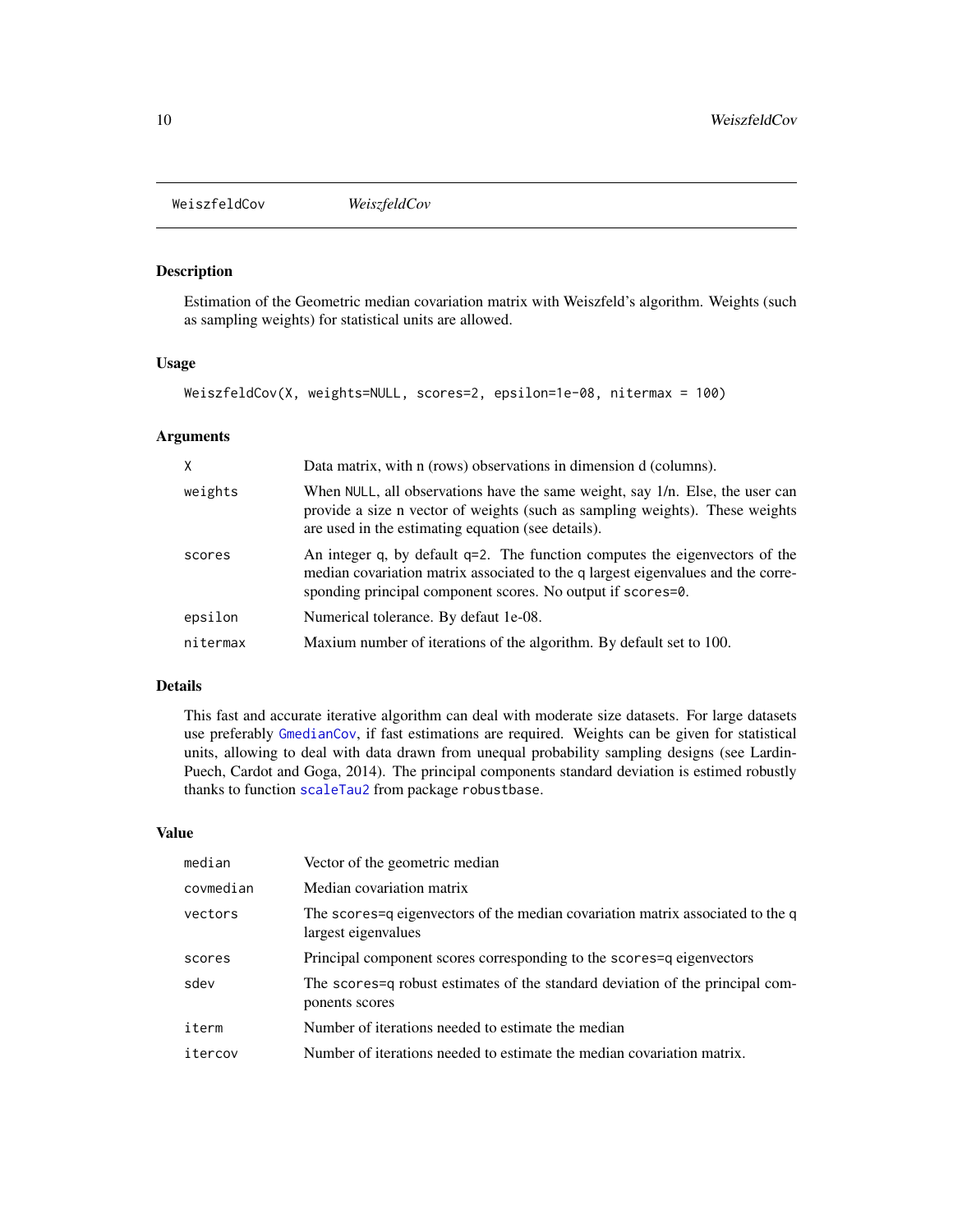#### <span id="page-10-0"></span>WeiszfeldCov 11

#### References

Cardot, H. and Godichon-Baggioni, A. (2017). Fast Estimation of the Median Covariation Matrix with Application to Online Robust Principal Components Analysis. TEST, 26, 461-480.

Lardin-Puech, P., Cardot, H. and Goga, C. (2014). Analysing large datasets of functional data: a survey sampling point of view, Journal de la Soc. Fr. de Statis., 155(4), 70-94.

#### See Also

See also [Weiszfeld](#page-7-1) and [GmedianCov](#page-4-1).

#### Examples

```
## Simulated data - Brownian paths
n <- 1e3
d < -20x <- matrix(rnorm(n*d,sd=1/sqrt(d)), n, d)
x \leftarrow t(\text{apply}(x, 1, \text{cumsum}))## Estimation
median.est <- WeiszfeldCov(x)
par(mfrow=c(1,2))
image(median.est$covmedian) ## median covariation function
plot(c(1:d)/d,median.est$vectors[,1]*sqrt(d),type="l",xlab="Time",
ylab="Eigenvectors",ylim=c(-1.4,1.4))
lines(c(1:d)/d,median.est$vectors[,2]*sqrt(d),lty=2)
```